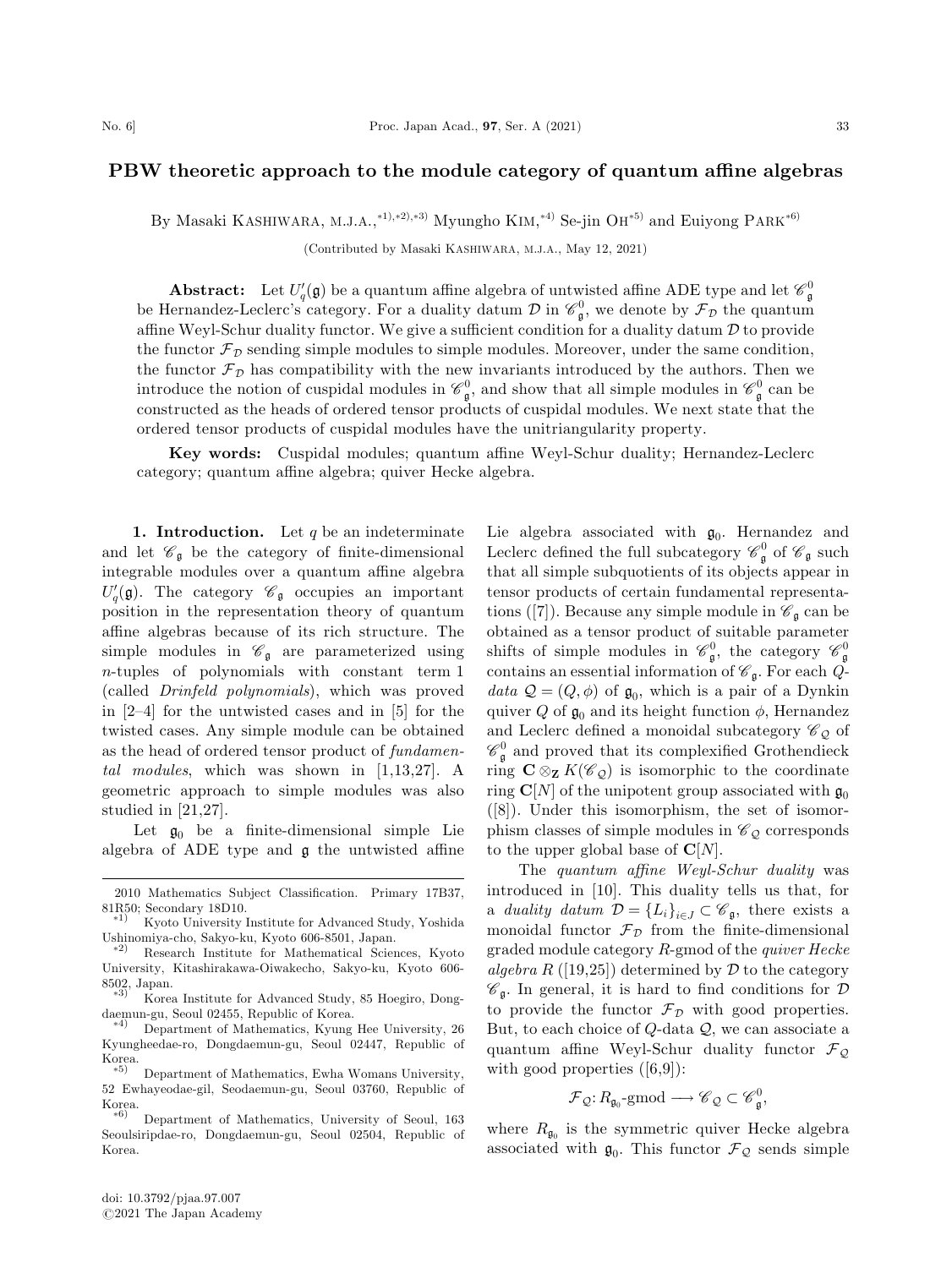modules of  $R_{\mathfrak{g}_0}$ -gmod to simple modules of  $\mathscr{C}_{\mathcal{Q}}$  and gives an isomorphism at the Grothendieck ring level.

One of the main results of this paper is to describe a sufficient condition for a duality datum D to provide the functor  $\mathcal{F}_{\mathcal{D}}$  with good properties. Let  $U_q(\mathfrak{g})$  be an *arbitrary* quantum affine algebra. Let  $\mathcal{D} = \{L_i\}_{i \in J} \subset \mathscr{C}_{\mathfrak{g}}$  be a duality datum associated with a simply-laced finite Cartan matrix C and let  $R_{\rm C}$  be the symmetric quiver Hecke algebra associated with C. If  $L_i$  are root modules (see (2.1)) and  $\mathcal D$ satisfies condition  $(2.2)$  below, we say that  $\mathcal D$  is a strong duality datum. We show that, for a strong duality datum  $\mathcal{D}$ , the duality functor  $\mathcal{F}_{\mathcal{D}}$  sends simple modules to simple modules and it induces an injective ring homomorphism from  $K_{q=1}(R_{\mathsf{C}}\text{-}\mathrm{gmod})$ to  $K(\mathscr{C}_{\mathfrak{g}})$  (see Theorem 2.1). Moreover, the duality functor is compatible with the new invariants:

$$
\Lambda(M, N) = \Lambda(\mathcal{F}_D(M), \mathcal{F}_D(N)),
$$
  
(1.1) 
$$
\mathfrak{d}(M, N) = \mathfrak{d}(\mathcal{F}_D(M), \mathcal{F}_D(N)),
$$
  

$$
(\text{wt}(M), \text{wt}(N)) = -\Lambda^{\infty}(\mathcal{F}_D(M), \mathcal{F}_D(N))
$$

for any simple modules  $M$ ,  $N$  in  $R_{\text{C}}$ -gmod. Here,  $\Lambda$ ,  $\mathfrak d$  and  $\Lambda^\infty$  are new invariants for pairs of objects of  $\mathscr{C}_{\mathfrak{g}}$  introduced in [14]. These invariants are quantum affine algebra analogues of the invariants (with the same notations) for the quiver Hecke algebras (see [10,12]). Note that the block decompositions for  $\mathscr{C}_{\mathfrak{g}}$  and  $\mathscr{C}_{\mathfrak{g}}^0$  were given by using the new invariant  $\Lambda^{\infty}$  in [15].

The other main theorem of this paper is to construct all simple modules in  $\mathscr{C}^0_{\mathfrak{g}}$  as the heads of ordered tensor products of cuspidal modules, which can be understood as a generalization of the simple module construction using ordered tensor products of fundamental modules ([4,22]).

Suppose that  $\mathfrak{g}_0$  is a finite-dimensional simple Lie algebra of  $ADE$  type and  $\mathfrak g$  is the untwisted affine Lie algebra associated with  $\mathfrak{g}_0$ . Let  $\mathcal Q$  be a Q-data of  $\mathfrak{g}_0$  and let  $\mathcal{D}_{\mathcal{Q}}$  be the duality datum induced by Q. Let  $\mathcal{F}_{\mathcal{Q}} := \mathcal{F}_{\mathcal{D}_{\mathcal{Q}}}$  be the duality functor associated with  $\mathcal{D}_{\mathcal{Q}}$ . Since  $\mathcal{D}_{\mathcal{Q}}$  is a strong duality datum,  $\mathcal{F}_{\mathcal{Q}}$  sends simples to simples and preserves the new invariants, i.e., (1.1) holds.

Let  $w_0$  be the longest element of the Weyl group W<sub>0</sub> of  $\mathfrak{g}_0$ , and  $\ell$  the length of  $w_0$ . We choose an arbitrary reduced expression  $\underline{w_0}$  of  $w_0$ . We define the cuspidal modules  $\{S_k\}_{k\in\mathbf{Z}} \subset \overline{\mathscr{C}_{\mathfrak{g}}^0}$  to be the simple  $U_q'(\mathfrak{g})$ -modules given by

(a)  $S_k = \mathcal{F}_{\mathcal{Q}}(V_k)$  for any  $k = 1, \ldots, \ell$ ,

(b)  $S_{k+\ell} = \mathscr{D}(S_k)$  for any  $k \in \mathbf{Z}$ ,

where  ${V_k}_{k=1,\dots,\ell} \subset R_{\mathfrak{g}_0}$ -gmod are the cuspidal modules associated with  $w_0$ , and  $\mathscr{D}(X)$  and  $\mathscr{D}^{-1}(X)$ denote the right dual and the left dual of a module  $X \in \mathscr{C}_{\mathfrak{a}}$ , respectively. Note that the cuspidal module  $V_k$  corresponds to the *dual PBW vectors* associated with  $w_0$  under the categorification using quiver Hecke algebras.

For any  $\mathbf{a} = (a_k)_{k \in \mathbf{Z}} \in \mathbf{Z} := \mathbf{Z}_{\geq 0}^{\oplus \mathbf{Z}}$ , we define the ordered tensor product by

$$
\mathsf{P}_{Q,\underline{w_0}}(\mathbf{a}):=\cdots\otimes \mathsf{S}_1^{\otimes a_1}\otimes \mathsf{S}_0^{\otimes a_0}\otimes \mathsf{S}_{-1}^{\otimes a_{-1}}\otimes \cdots.
$$

We prove that the head  $hd(P_{Q,w_0}(\mathbf{a}))$  of the ordered tensor product  $P_{Q,w_0}(\mathbf{a})$  is simple and the simple module hd $(P_{Q,w_0}(\mathbf{a}))$  appears only once in  $P_{Q,w_0}(\mathbf{a})$ . Moreover, for any simple module  $V \in \mathscr{C}_{\mathfrak{g}}^0$ , there exists a unique  $\mathbf{a} \in \mathbf{Z}$  such that V is isomorphic to the head hd $(P_{Q,w_0}(\mathbf{a}))$ . Such an **a** is denoted by  $\mathbf{a}_{Q,w_0}(V)$ .

Thus, setting  $\mathsf{V}_{Q,w_0}(\mathbf{a}) := \text{hd}(\mathsf{P}_{Q,w_0}(\mathbf{a}))$ , the set  $\{V_{Q,w_0}(\mathbf{a}) \mid \mathbf{a} \in \mathbf{Z}\}\$ is a complete and irredundant set of simple modules of  $\mathcal{C}_{\mathfrak{g}}^0$  up to isomorphisms (see Theorem 3.4). We prove further that, if  $V$  is a simple subquotient of  $P_{Q,\underline{w_0}}(\mathbf{a})$  which is not isomorphic to  $\mathsf{V}_{Q,w_0}(\mathbf{a})$ , then

$$
\mathbf{a}_{Q,w_0}(V)\prec \mathbf{a},
$$

where  $\prec$  is the bi-lexicographic order on **Z** (see (3.2)). Thus the family of modules  ${P_{Q,w_0}(\mathbf{a})}_{\mathbf{a}\in\mathbf{Z}}$ has the unitriangularity property with respect to  $\prec$ (see Theorem 3.5).

We can generalize the above results to an arbitrary quantum affine algebra  $U_q'(\mathfrak{g})$  including twisted type by using certain strong duality datum in  $\mathscr{C}_{\mathfrak{g}}$  (see Remark 3.6).

This paper is an announcement whose details will appear elsewhere.

2. Quantum affine Weyl-Schur duality. Let **k** be the algebraic closure of the subfield  $\mathbf{Q}(q)$  in the algebraically closed field  $\bigcup_{m>0} \mathbf{C}((q^{1/m}))$ . Let  $U_q(\mathfrak{g})$  be the quantum affine algebra over the base field **k** associated with an affine Cartan matrix  $A =$  $(a_{i,j})_{i,i\in I}$ , and set  $\mathscr{C}_{\mathfrak{g}}$  to be the category of finitedimensional integrable  $U_q'(\mathfrak{g})$ -modules.

Let  $C = (c_{i,j})_{i,j \in J}$  be a simply-laced finite Cartan matrix and  $R_c$  the symmetric quiver Hecke algebra associated with C. We denote by  $K(R_{\mathsf{C}}\text{-}\mathrm{gmod})$  the Grothendieck ring of the category  $R_{\text{C}}$ -gmod of finite-dimensional graded  $R_{\text{C}}$ -modules. Note that  $K(R_{\mathsf{C}}\text{-}\mathrm{gmod})$  is isomorphic to the quan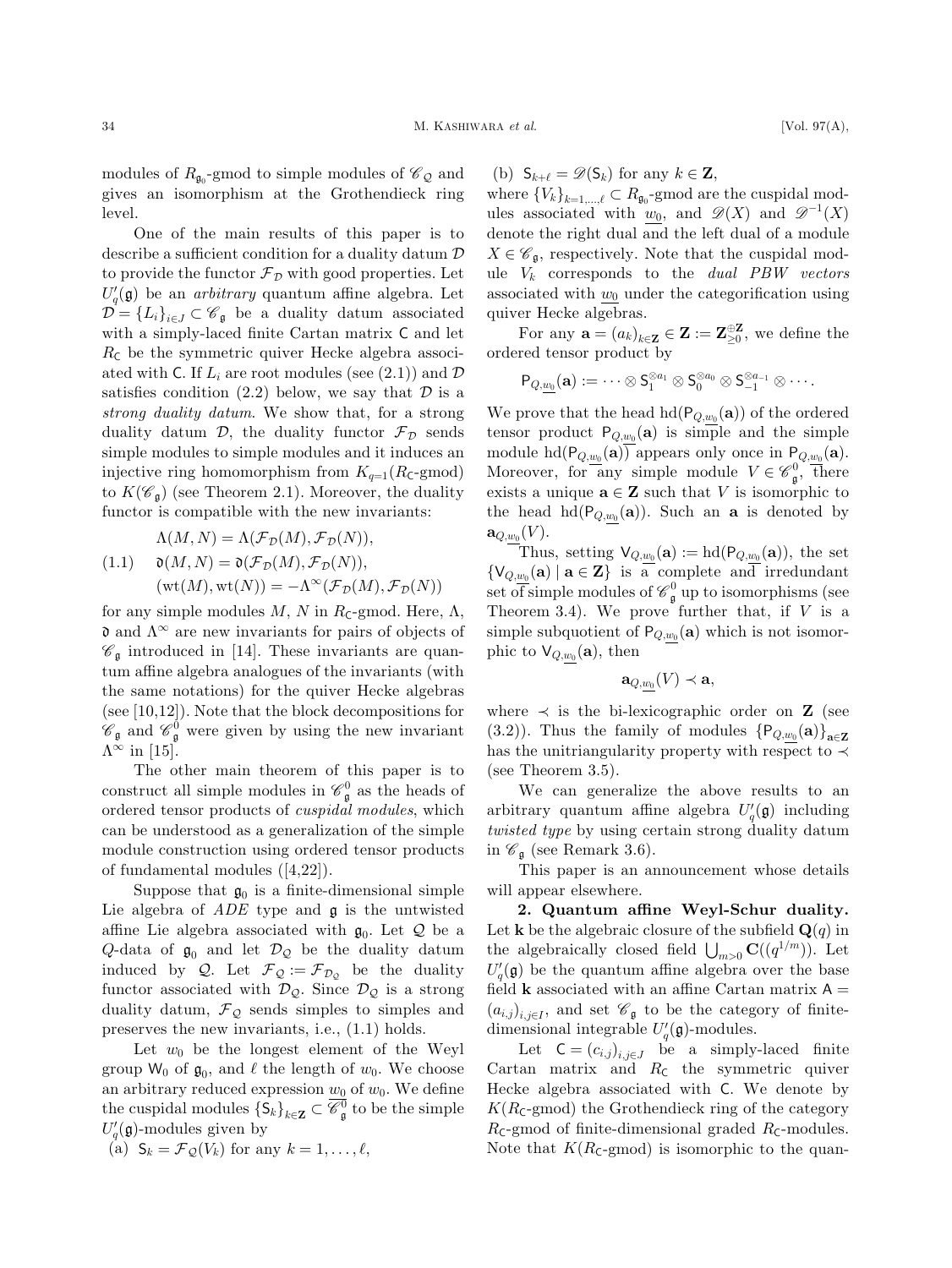tum unipotent coordinate ring  $A_q(\mathsf{C})_{\mathbf{Z}[q,q^{-1}]}\left([19,25]\right)$ and the set of isomorphism classes of simple  $R_{\text{C}}$ -modules corresponds to the upper global basis of  $A_q(\mathsf{C})_{\mathbf{Z}[q,q^{-1}]}$  ([26,28]). We set  $K_{q=1}(R_{\mathsf{C}}\text{-}\mathrm{gmod})$  to be the specialization of  $K(R_{\rm C}\text{-}\text{gmod})$  at  $q=1$ .

We freely use new invariants  $\Lambda$ ,  $\Lambda^{\infty}$  and  $\mathfrak{d}$  for pairs of modules in  $\mathcal{C}_{\mathfrak{g}}$  introduced in [14].

A simple  $U_q'(\mathfrak{g})$ -module M is real if  $M \otimes M$  is simple. A *root module* is a real simple module L such that

(2.1) 
$$
\mathfrak{d}(L, \mathcal{D}^k(L)) = \delta(k = \pm 1) \text{ for any } k \in \mathbf{Z}.
$$

Let  $\mathcal{D} := \{L_i\}_{i \in J} \subset \mathscr{C}_{\mathfrak{g}}$  be a family of simple modules of  $\mathscr{C}_{\mathfrak{a}}$ . The family  $\mathcal D$  is called a *duality* datum associated with C if it satisfies the following

(a) for each  $i \in J$ ,  $L_i$  is a real simple module,

(b) for any  $i, j \in J$  with  $i \neq j$ ,  $\mathfrak{d}(L_i, L_j) = -c_{i,j}$ . Then one can construct a monoidal functor

$$
\mathcal{F}_{\mathcal{D}}\text{: }R_{\mathsf{C}}\text{-}\mathrm{gmod}\longrightarrow \mathscr{C}_{\mathfrak{g}}
$$

using the duality datum  $\mathcal D$  (see [10,17]). Moreover,  $\mathcal{F}_{\mathcal{D}}$  is an exact functor. The functor  $\mathcal{F}_{\mathcal{D}}$  is called a quantum affine Weyl-Schur duality or shortly a duality functor.

A strong duality datum is a duality datum  $\mathcal{D} =$  ${L_i}_{i \in J}$  such that all  $L_i$  are root modules and

(2.2) 
$$
\mathfrak{d}(L_i, \mathcal{D}^k(L_j)) = -\delta(k=0)c_{i,j}
$$

for any  $k \in \mathbb{Z}$  and  $i, j \in J$  such that  $i \neq j$ .

**Theorem 2.1.** Let  $\mathcal{D} = \{L_i\}_{i \in J}$  be a strong duality datum associated with a simply-laced finite Cartan matrix  $C = (c_{i,j})_{i,j \in J}$ . Then we obtain the following

- (i) The duality functor  $\mathcal{F}_{\mathcal{D}}$  sends simple modules to simple modules.
- (ii) The duality functor  $\mathcal{F}_{\mathcal{D}}$  induces an injective ring homomorphism from  $K_{q=1}(R_{\text{C}}-g\text{mod})$  to  $K(\mathscr{C}_{\mathfrak{a}}).$

The duality functor also has compatibility with the new invariants.

**Theorem 2.2.** Let  $\mathcal{D} = \{L_i\}_{i \in J}$  be a strong duality datum. Then, for any simple modules M, N in  $R_{\mathsf{C}}$ -gmod, we have

- (i)  $\Lambda(M, N) = \Lambda(\mathcal{F}_\mathcal{D}(M), \mathcal{F}_\mathcal{D}(N)),$
- (ii)  $\mathfrak{d}(M,N) = \mathfrak{d}(\mathcal{F}_\mathcal{D}(M), \mathcal{F}_\mathcal{D}(N)),$
- (iii)  $(\text{wt } M, \text{wt } N) = -\Lambda^\infty(\mathcal{F}_\mathcal{D}(M), \mathcal{F}_\mathcal{D}(N)),$
- (iv)  $\mathfrak{d}(\mathcal{D}^k \mathcal{F}_\mathcal{D}(M), \mathcal{F}_\mathcal{D}(N)) = 0$  for any  $k \neq 0, \pm 1$ ,

(v) 
$$
\widehat{\Lambda}(M, N) = \mathfrak{d}(\mathcal{D}\mathcal{F}_D(M), \mathcal{F}_D(N))
$$
  
=  $\mathfrak{d}(\mathcal{F}_D(M), \mathcal{D}^{-1}\mathcal{F}_D(N)).$ 

**3. PBW theoretic approach.** Let  $\mathfrak{g}_0$  be a finite-dimensional simple Lie algebra of ADE type, and g the untwisted affine Kac-Moody algebra associated with  $\mathfrak{g}_0$ . We denote by  $A = (a_{i,j})_{i,j \in I}$  the affine Cartan matrix of  $\mathfrak g$  and by  $I_0 \subset I$  the index set corresponding to  $\mathfrak{g}_0$ . For each  $i \in I_0$  and  $c \in \mathbf{k}^{\times}$ , let  $V(\varpi_i)$ , be the *i*-th *fundamental representation*.

Following [7], we denote by  $\mathcal{C}_{\mathfrak{g}}^0$  the smallest full subcategory of the category  $\mathscr{C}_{\mathfrak{a}}$  such that

- (a) it contains  $\{V(\varpi_i)_{(-q)^p} \mid i \in I_0, p \equiv d(1,i)\}$  $mod 2$ ,
- (b) it is stable under taking subquotients, extensions, and tensor products.

Here 1 is an arbitrarily chosen element of  $I_0$  and  $d(1, i)$  is the distance between 1 and i in the Dynkin diagram of  $\mathfrak{g}_0$ .

A  $Q$ -data  $Q = (Q, \phi_Q)$  is a pair of a Dynkin quiver Q of  $\mathfrak{g}_0$  and a function  $\phi_Q(i): I_0 \to \mathbb{Z}$  such that  $\phi_Q(1) \in 2\mathbb{Z}$  and  $\phi_Q(i) = \phi_Q(j) + 1$  for any arrow  $i \to j$  in Q. The function  $\phi_Q$  is called a *height* function of Q. For any Q-data  $\mathcal{Q}$ , we denote by  $\mathscr{C}_{\mathcal{Q}}$ the full monoidal subcategory of  $\mathcal{C}_{\mathfrak{g}}^0$  introduced in [8]. For  $i \in I_0$ , let  $L_i$  be the fundamental representation in  $\mathcal{C}_{\mathcal{Q}}$  corresponding to the simple root  $\alpha_i$  in the Auslander-Reiten quiver of  $\mathcal Q$ . Then  ${L_i}_{i \in I_0}$  forms a strong duality datum and it induces a duality functor

$$
\mathcal{F}_{\mathcal{Q}}\text{:}\ \it R_{\mathfrak{g}_0}\text{-}\mathrm{gmod}\longrightarrow \mathscr{C}_{\mathcal{Q}}\subset \mathscr{C}_{\mathfrak{g}}^0
$$

([6,9]). Here  $R_{\mathfrak{g}_0}$  is the symmetric quiver Hecke algebra associated with  $\mathfrak{g}_0$ . Note that the functor  $\mathcal{F}_{\mathcal{Q}}$  is an equivalence of categories between  $R_{\mathfrak{q}_0}$ -gmod and  $\mathcal{C}_{\mathcal{Q}}$  after forgetting grading ([6]).

Hence Theorem 2.2 implies the following result.

**Theorem 3.1.** Let Q be a Q-data of  $\mathfrak{g}_0$ . For any simple modules M and N in  $R_{\mathfrak{g}_0}$ -gmod, we have (i)  $\Lambda(M, N) = \Lambda(\mathcal{F}_{\mathcal{Q}}(M), \mathcal{F}_{\mathcal{Q}}(N)),$ 

(ii)  $(wt(M), wt(N)) = -\Lambda^{\infty}(\mathcal{F}_{\mathcal{Q}}(M), \mathcal{F}_{\mathcal{Q}}(N)).$ 

Let  $\Delta_0^+$  be the set of positive roots of  $\mathfrak{g}_0$  and let  $W_0 = \langle r_i | i \in I_0 \rangle$  be the Weyl group associated with  $\mathfrak{g}_0$ , where  $r_i$  is the *i*-th reflection. Let  $w_0$  be the longest element of  $W_0$ , and  $\ell$  denotes the length of  $w_0$ . We choose an arbitrary reduced expression  $w_0 = r_{i_1} r_{i_2} \cdots r_{i_\ell}$  of the longest element  $w_0$  of  $W_0$ . (We do not assume that  $w_0$  is  $Q$ -adapted.) Then we have  $\Delta_0^+ = \{\beta_k \mid k = 1, \ldots, \ell\},\$  where

$$
\beta_k := r_{i_1} \cdots r_{i_{k-1}}(\alpha_{i_k}) \quad \text{for } k = 1, \ldots, \ell.
$$

The reduced expression  $w_0$  gives the convex order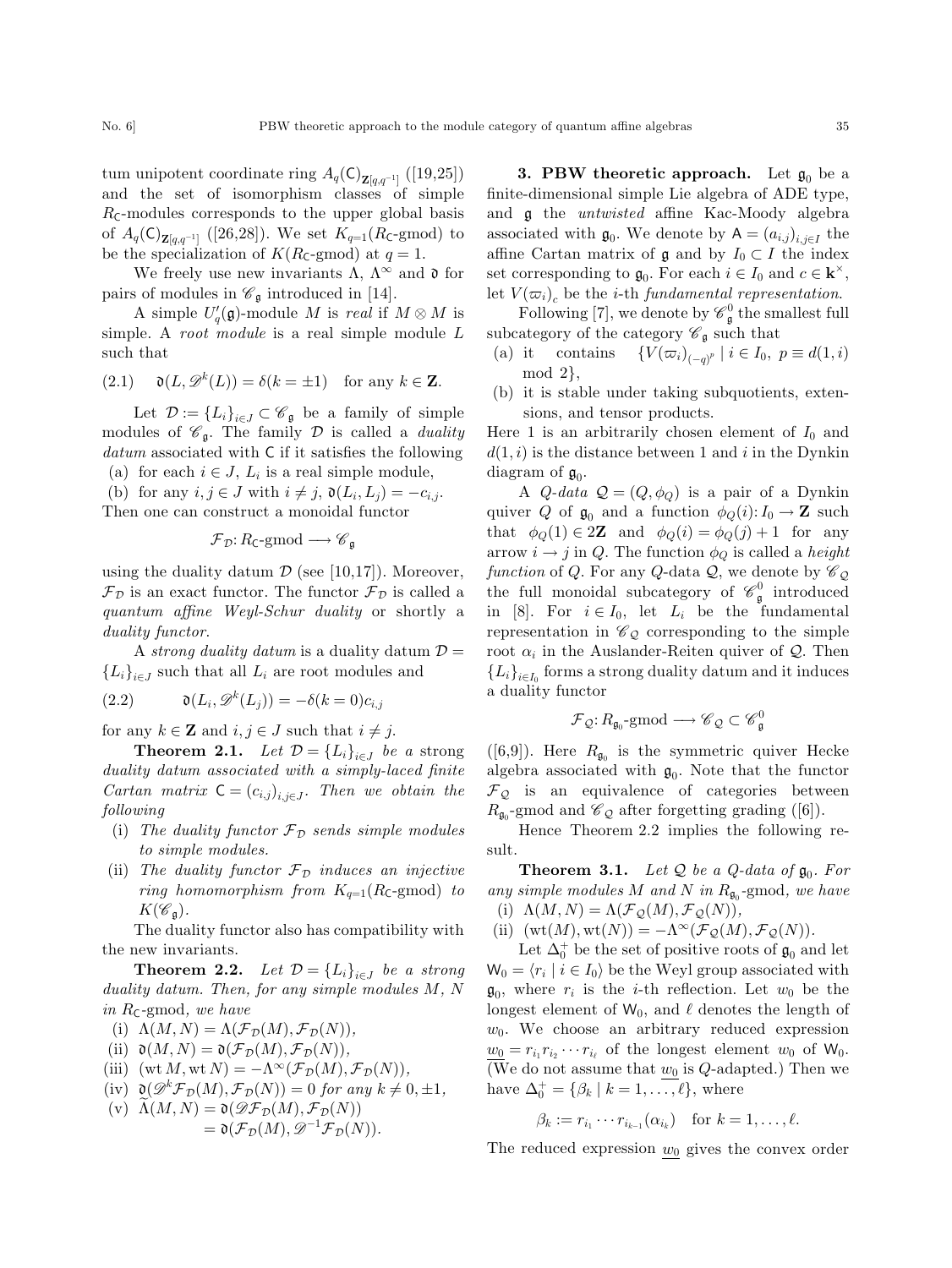on  $\Delta_0^+$  defined by  $\beta_a > \beta_b$  for any  $a > b$ , and provides the PBW vectors  $\{E(\beta_k)\}_{k=1,\dots,\ell}$  of the negative half  $U_{\mathbf{Z}[q,q^{-1}]}^{\dagger}(\mathfrak{g}_0)$  and its dual vectors  ${E^*(\beta_k)}_{k=1,\dots,\ell}$  of the quantum unipotent coordinate ring  $A_q(\mathfrak{n}_0)_{\mathbf{Z}[q,q^{-1}]}$ , where  $\mathfrak{n}_0$  is the maximal nilpotent subalgebra of  $\mathfrak{g}_0$ .

Let  ${V_k}_{k=1,\dots,\ell} \subset R_{\mathfrak{g}_0}$ -gmod be the *cuspidal* modules associated with the reduced expression  $w_0$  ([18,20]). Under the isomorphism between  $K(R_{\mathfrak{g}_0} \text{-gmod})$  and  $A_q(\mathfrak{n}_0)_{\mathbf{Z}[q,q^{-1}]},$  the cuspidal module  $V_k$  corresponds to the dual PBW vector  $E^*(\beta_k)$  for  $k = 1, \ldots, \ell$ . It is known that the modules

$$
\{\mathrm{hd}(V_\ell^{\circ a_\ell}\circ\cdots\circ V_1^{\circ a_1})\mid (a_1,\ldots,a_\ell)\in\mathbf{Z}_{\geq 0}^\ell\}
$$

gives a complete set of pairwise non-isomorphic simple graded  $R_{\mathfrak{g}_0}$ -modules ([18,20]). Here  $\circ$  denotes the convolution product in  $R_{\mathfrak{q}_0}$ -gmod.

We now introduce the notion of cuspidal modules for quantum affine algebras.

Definition 3.2. We define a sequence of simple  $U_q'(\mathfrak{g})$ -modules  $\{S_k\}_{k\in\mathbf{Z}}\subset\mathscr{C}^0_{\mathfrak{g}}$  as follows:

(a)  $S_k = \mathcal{F}_{\mathcal{Q}}(V_k)$  for any  $k = 1, \ldots, \ell$ , and we extend its definition to all  $k \in \mathbb{Z}$  by

(b)  $S_{k+\ell} = \mathscr{D}(S_k)$  for any  $k \in \mathbb{Z}$ .

The modules  $S_k$   $(k \in \mathbb{Z})$  are called the *cuspidal* modules corresponding to the Q-data Q and the reduced expression  $w_0$ .

It is known that the cuspidal modules are fundamental representations if  $w_0$  is  $Q$ -adapted. However, they may not be fundamental in general.

We have the following property.

Proposition 3.3.

- (i)  $S_k$  is a root module for any  $k \in \mathbf{Z}$ , i.e.,  $S_k$  is a real simple module satisfying (2.1).
- (ii)  $\mathfrak{d}(S_i, \mathscr{D}(S_k)) = 0$  for any  $j < k$ . We define

$$
(3.1) \quad \mathbf{Z} := \mathbf{Z}_{\geq 0}^{\oplus \mathbf{Z}} = \left\{ (a_k)_{k \in \mathbf{Z}} \in \mathbf{Z}_{\geq 0}^{\mathbf{Z}} \mid \sum_{k \in \mathbf{Z}} a_k < \infty \right\}.
$$

We denote by  $\prec$  the bi-lexicographic order on Z, i.e., for any  $\mathbf{a} = (a_k)_{k \in \mathbb{Z}}$  and  $\mathbf{a}' = (a'_k)_{k \in \mathbb{Z}}$  in  $\mathbb{Z}, \mathbf{a} \prec \mathbf{a}'$ if and only if the following conditions hold:

(a) there exists 
$$
r \in \mathbf{Z}
$$
 such that  $a_k = a'_k$   
for any  $k < r$  and  $a_r < a'_r$ ,

(3.2)   
 (b) there exists 
$$
s \in \mathbf{Z}
$$
 such that  $a_k = a'_k$   
for any  $k > s$  and  $a_s < a'_s$ .

For  $\mathbf{a} = (a_k)_{k \in \mathbf{Z}} \in \mathbf{Z}$ , we define

$$
\begin{aligned} \mathsf{P}_{Q,\underline{w_0}}(\mathbf{a}) &:= \bigotimes_{k=+\infty}^{-\infty} \mathsf{S}_k^{\otimes a_k} \\ & = \cdots \otimes \mathsf{S}_2^{\otimes a_2} \otimes \mathsf{S}_1^{\otimes a_1} \otimes \mathsf{S}_0^{\otimes a_0} \otimes \mathsf{S}_{-1}^{\otimes a_{-1}} \otimes \cdots. \end{aligned}
$$

Here  $P_{Q,w_0}(0)$  should be understood as the trivial module  $\overline{1}$ . We call the modules  $P_{Q,w_0}(\mathbf{a})$  standard modules with respect to the cuspidal modules  $\{\mathsf S_k\}_{k\in\mathbf Z}$ .

Theorem 3.4.

(i) For any  $\mathbf{a} \in \mathbf{Z}$ , the head of  $P_{Q,w_0}(\mathbf{a})$  is simple. We denote the head by

$$
\mathsf{V}_{Q,w_0}(\mathbf{a}):=\mathrm{hd}(\mathsf{P}_{Q,w_0}(\mathbf{a})).
$$

(ii) For any simple module  $V \in \mathscr{C}_{\mathfrak{g}}^0$ , there exists a unique  $\mathbf{a} \in \mathbf{Z}$  such that

$$
V \simeq \mathsf{V}_{Q,\underline{w_0}}(\mathbf{a}).
$$

Therefore the set  $\{V_{Q,w_0}(\mathbf{a}) \mid \mathbf{a} \in \mathbf{Z}\}\$ is a complete and irredundant set of simple modules of  $\mathscr{C}_{\mathfrak{g}}^0$  up to isomorphisms.

Indeed, (i) follows from Proposition 3.3 ([14]).

The element  $\mathbf{a} \in \mathbf{Z}$  associated with a simple module V in Theorem 3.4 (ii) is called the *cuspidal* decomposition of V with respect to the cuspidal modules  $\{\mathsf{S}_k\}_{k\in\mathbb{Z}}$ , and it is denoted by

$$
(3.3) \qquad \qquad \mathbf{a}_{Q,w_0}(V):=\mathbf{a}.
$$

Theorem 3.5. Let a be an element of Z. Then we have the following

- (i) The simple module  $\mathsf{V}_{Q,w_0}(\mathbf{a})$  appears only once in  $P_{Q,w_0}(\mathbf{a})$ .
- (ii) If V is a simple subquotient of  $P_{Q,w_0}(\mathbf{a})$  which is not isomorphic to  $\mathsf{V}_{Q,w_0}(\mathbf{a})$ , then we have

$$
\mathbf{a}_{Q,w_0}(V)\prec \mathbf{a}.
$$

(iii) In the Grothendieck ring, we have

$$
[\mathsf{P}_{Q,\underline{w_0}}(\mathbf{a})] = [\mathsf{V}_{Q,\underline{w_0}}(\mathbf{a})] + \sum_{\mathbf{a}' \prec \mathbf{a}} c(\mathbf{a}') [\mathsf{V}_{Q,\underline{w_0}}(\mathbf{a}')],
$$

for some  $c(\mathbf{a}') \in \mathbf{Z}_{\geq 0}$ .

Remark 3.6. In [11,16,23,24], the categories  $\mathscr{C}_{\mathcal{Q}} \subset \mathscr{C}_{\mathfrak{g}}^0$  for untwisted non simply-laced affine types and twisted affine types are introduced, and a strong duality datum  $\mathcal{D} = \{L_i\}_{i \in J}$  for each  $\mathscr{C}_{\mathcal{Q}}$  is given. Then we can obtain the duality functor

$$
\mathcal{F}_{\mathcal{D}}: R_{\mathsf{C}}\text{-}\mathrm{gmod} \longrightarrow \mathscr{C}_{\mathcal{Q}} \subset \mathscr{C}_{\mathfrak{g}}^0,
$$

where C denotes the simply-laced finite Cartan matrix *determined* by the affine type of  $\mathfrak{g}$  (cf. [15]).